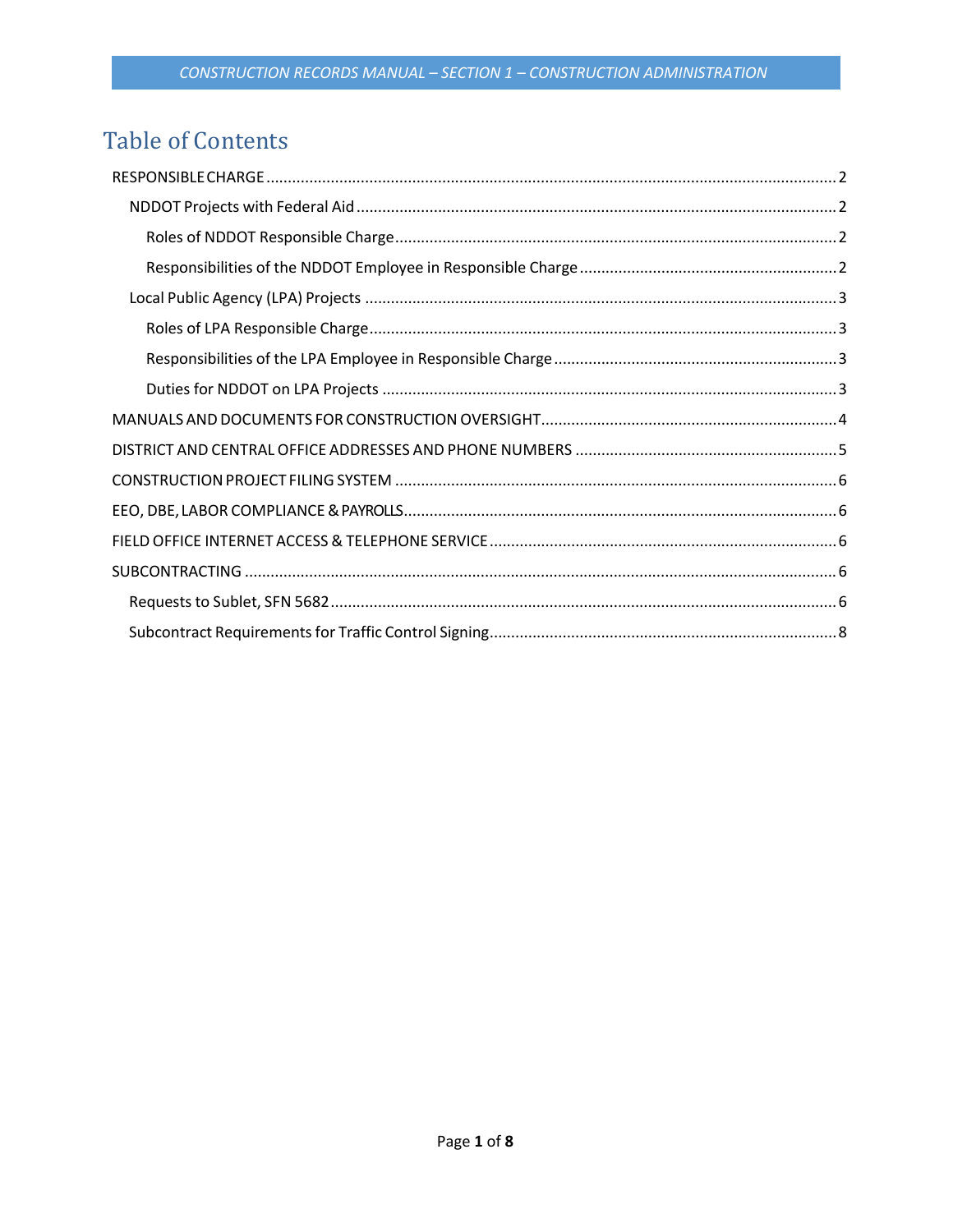## <span id="page-1-0"></span>RESPONSIBLECHARGE

As a recipient of Federal-aid funds for the state, the NDDOT is responsible for ensuring that Federal-aid funds are expended in accordance with applicable Federal laws and regulations.

This responsibility includes ensuring adequate supervision and inspection to ensure projects are completed in conformance with the approved plans and specifications.

Federally funded projects shall have a full time public employee in responsible charge of the project.

### <span id="page-1-1"></span>NDDOT Projects with Federal Aid

For NDDOT administered Federal-aid projects, the District Engineer shall name a full-time NDDOT employed engineer as the person in "responsible charge." This requirement applies even when consultants are providing construction engineering services. The person in "responsible charge" shall be identified in the pre-construction conference meeting minutes.

### <span id="page-1-2"></span>Roles of NDDOT Responsible Charge

- 1. Primary point of contact for FHWA
- 2. Attends all key project meetings if the responsible charge cannot attend, rescheduling of meeting will be attempted. Key project meetings – such as: Project pre-construction conference and meetings involving Federal- aid issues
- 3. Attend final inspection
- 4. Must be involved in and/or knowledgeable of key project decisions

### <span id="page-1-3"></span>Responsibilities of the NDDOT Employee in Responsible Charge

- 1. Ensures project is constructed in accordance with the plans and specifications
- 2. Oversee project activities involving costs, schedules, quality, and project changes
- 3. Be familiar with project status.
- 4. Be aware of the qualifications, assignments, and on-the-job performance of the engineering staff during all stages of the project
- 5. Conduct a one-on-one meeting with engineering staff prior to the preconstruction conference. At this meeting the person in "responsible charge" and engineering staff shall discuss required construction contract administration and any project specific expectations
- 6. If a consultant is performing the engineering, they shall be required to submit the qualifications for the project's inspectors and material testers that will be used on the project. Spot checks and verification will need to be done during the duration of the project on the qualifications of the consultant's inspectors and testers in the field
- 7. Review financial processes, transactions and documentation for the project
- 8. Direct and ensure engineering staff carry out construction project administration in accordance with contract documents
- 9. Administer change orders in accordance with their level of authority.
- 10. Manage project agreements and any supplements to them
- 11. Maintain familiarity of day to day project operations & safety issues, including work zone safety requirements
- 12. Visit and review projects on regular basis (in proportion to the project scope and size)
- 13. Review and ensure final estimate and final documentation is completed timely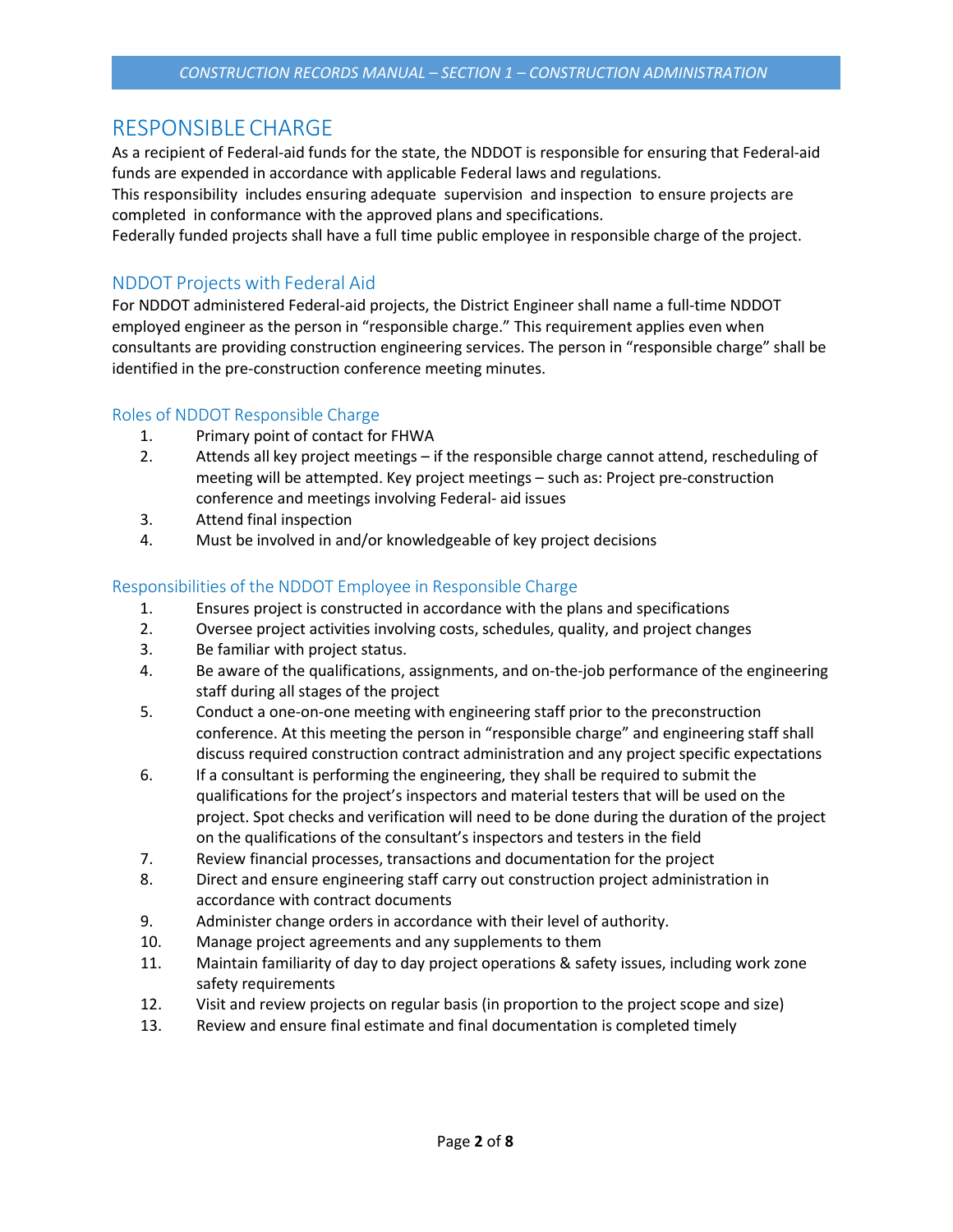### <span id="page-2-0"></span>Local Public Agency (LPA) Projects

For locally administered Federal-aid projects, the LPA shall name a person in "responsible charge" for each project. The person in responsible charge must be a full-time employee of the LPA. The person in responsible charge need not be an engineer. The person in "responsible charge" shall be identified in the pre-construction conference meeting minutes.

#### <span id="page-2-1"></span>Roles of LPA Responsible Charge

- 1. Primary point of contact for the LPA will be the NDDOT.
- 2. Attends all key project meetings if the responsible charge cannot attend, rescheduling of meeting will be attempted. Key project meetings – such as: Project pre-construction conference and meetings involving Federal- aid issues.
- 3. Attend final inspection.
- 4. Must be involved in and/or knowledgeable of key project decisions.

### <span id="page-2-2"></span>Responsibilities of the LPA Employee in Responsible Charge

- 1. Ensure project is constructed in accordance with the plans and specifications.
- 2. Oversee project activities involving costs, schedules, quality, and project changes.
- 3. Be familiar with project status.
- 4. Be aware of the qualifications, assignments, and on-the-job performance of the engineering staff during all stages of the project.
- 5. Conduct a one-on-one meeting with engineering staff prior to the preconstruction conference. At this meeting the person in "responsible charge" and engineering staff shall discuss required construction contract administration and any project specific expectations.
- 6. If a consultant is performing the engineering, they shall be required to submit the qualifications for the project's inspectors and material testers that will be used on the project at this meeting. Spot checks and verification will need to be done during the duration of the project on the qualifications of the consultant's inspectors and testers in the field.
- 7. Review financial processes, transactions, and documentation for the project.
- 8. Direct and ensure engineering staff carry out construction project administration in accordance with contract documents.
- 9. Administer change orders in accordance with their level of authority. Manage project agreements and any supplements to them.
- 10. Maintain familiarity of day to day project operations & safety issues.
- 11. Visit and review projects on regular basis (in proportion to the project scope and size).
- 12. Review and ensure final estimate and final documentation is completed timely.

#### <span id="page-2-3"></span>Duties for NDDOT on LPA Projects

- 1. Attend preconstruction conference.
- 2. Attend meetings when a major decision is needed.
- 3. Verify that LPA ensures project is constructed in accordance with the plans & specifications.
- 4. Review & approve change orders.
- 5. Verify that LPA ensures work zone safety requirements are being implemented on the project.
- 6. Attend final Inspection.
- 7. Review final estimate.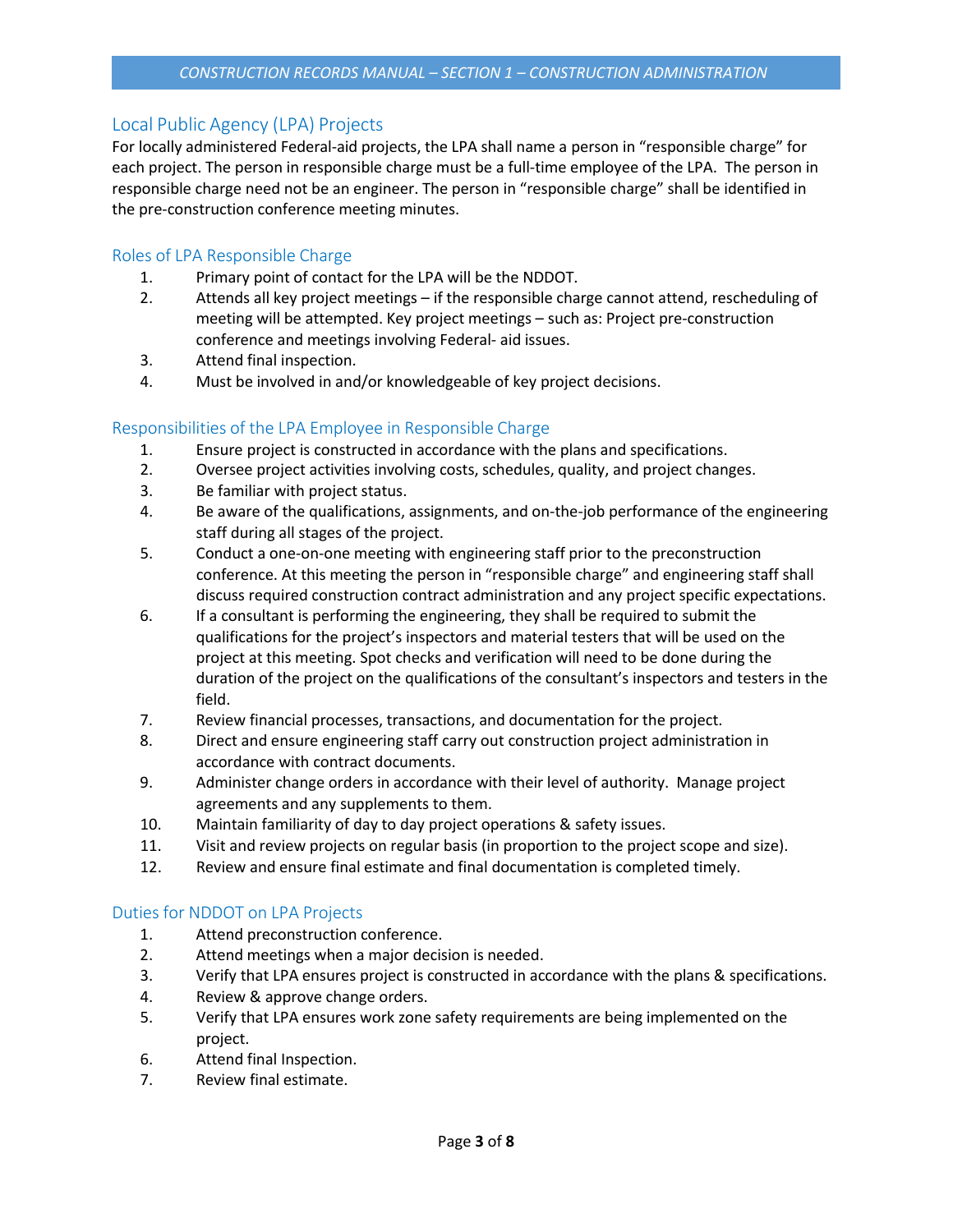### Construction Engineering Provided by County, City, and/or Consulting Engineers

County, city, and consulting engineers will provide their own supplies unless otherwise specified by special agreement between the department and the county, city, or consultant. Construction forms can be found on the DOT's website.

## <span id="page-3-0"></span>MANUALS AND DOCUMENTS FOR CONSTRUCTION OVERSIGHT

- 1. Standard Specifications for Road and Bridge Construction <https://www.dot.nd.gov/dotnet/supplspecs/StandardSpecs.aspx>
- 2. Field Sampling and Testing Manual <https://www.dot.nd.gov/divisions/materials/testingmanual.htm>
- 5. Inspection Checklist <https://www.dot.nd.gov/manuals/manuals-publications.htm>
- 6. Erosion and Sediment Control Handbook <https://www.dot.nd.gov/manuals/environmental/escm/escmfinal.pdf>
- 7. Department Safety Manual (for NDDOT employees) <http://mydot.nd.gov/manuals/maintenance/safety%20manual.pdf>
- 8. External Civil Rights Manual <https://www.dot.nd.gov/manuals/civilrights/civil-rights-manual.pdf>
- 9. Davis-Bacon and Payroll Requirements Handbook <https://www.dot.nd.gov/manuals/civilrights/davisbacon.pdf>
- 10. LCPtracker Administrative Manual [https://www.dot.nd.gov/divisions/civilrights/docs/LCPtracker%20Prime%20Approver%20Gui](https://www.dot.nd.gov/divisions/civilrights/docs/LCPtracker%20Prime%20Approver%20Guide.pdf) [de.pdf](https://www.dot.nd.gov/divisions/civilrights/docs/LCPtracker%20Prime%20Approver%20Guide.pdf)
- 11. DBE Program Administration Manual <https://www.dot.nd.gov/divisions/civilrights/docs/dbe/dbe-program-admin-manual.pdf>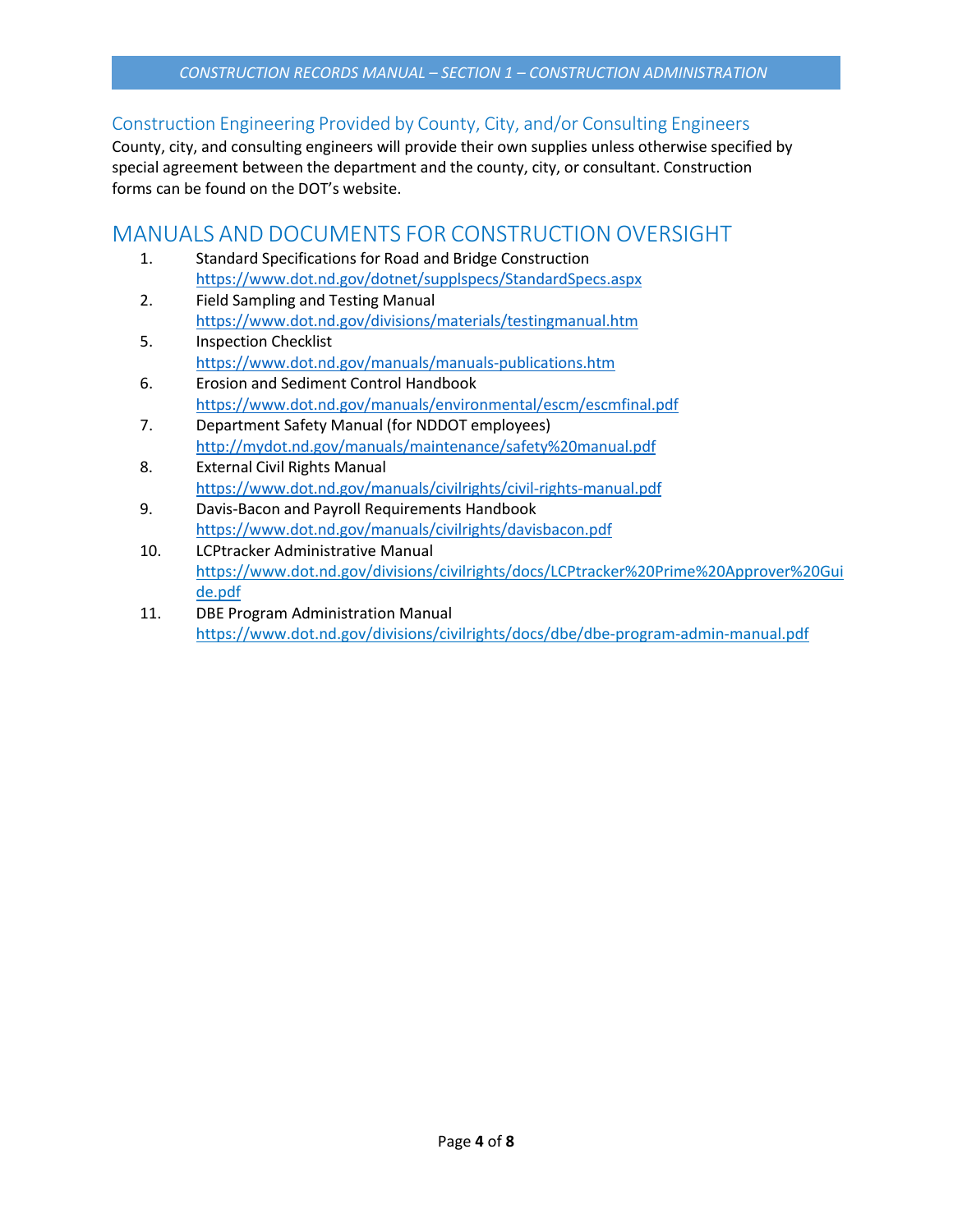## <span id="page-4-0"></span>DISTRICT AND CENTRAL OFFICE ADDRESSES AND PHONE NUMBERS

| <b>Office</b>                | <b>Address/Phone</b>                                                  |
|------------------------------|-----------------------------------------------------------------------|
| <b>Bismarck District</b>     | 218 S Airport Rd<br>Bismarck, ND 58504<br>328-6950                    |
| <b>Valley City District</b>  | 1524 8th Ave SW<br>Valley City, ND 58072<br>845-8800                  |
| <b>Devils Lake District</b>  | 316 6th St S<br>Devils Lake, ND 58302<br>665-5100                     |
| <b>Minot District</b>        | 1305 Hwy 2 Bypass E<br>Minot, ND 58302<br>857-6925                    |
| <b>Dickinson District</b>    | 1700 3rd Ave W<br>Dickinson, ND 58602<br>227-6500                     |
| <b>Grand Forks District</b>  | 1951 N Washington<br>Grand Forks, ND 58206<br>787-6500                |
| <b>Williston District</b>    | 605 Dakota Parkway W<br>PO Box 698<br>Williston, ND 58802<br>774-2700 |
| <b>Fargo District</b>        | 503 38th Street South<br>Fargo, ND 58103-1198<br>239-8900             |
| Materials & Research         | 300 S Airport Rd<br>Bismarck, ND 58504<br>328-6900                    |
| <b>Construction Services</b> | 608 E Boulevard Ave<br>Bismarck, ND 58505-0700<br>328-2563            |
| Design                       | 328-2555                                                              |
| Bridge                       | 328-2130                                                              |
| Civil Rights                 | 328-2637                                                              |
| Environ. & Trans. Services   | 328-2590                                                              |

Maintain a list of emergency numbers at the field office and field lab. Provide the list to staff and post the list in an easily viewable location.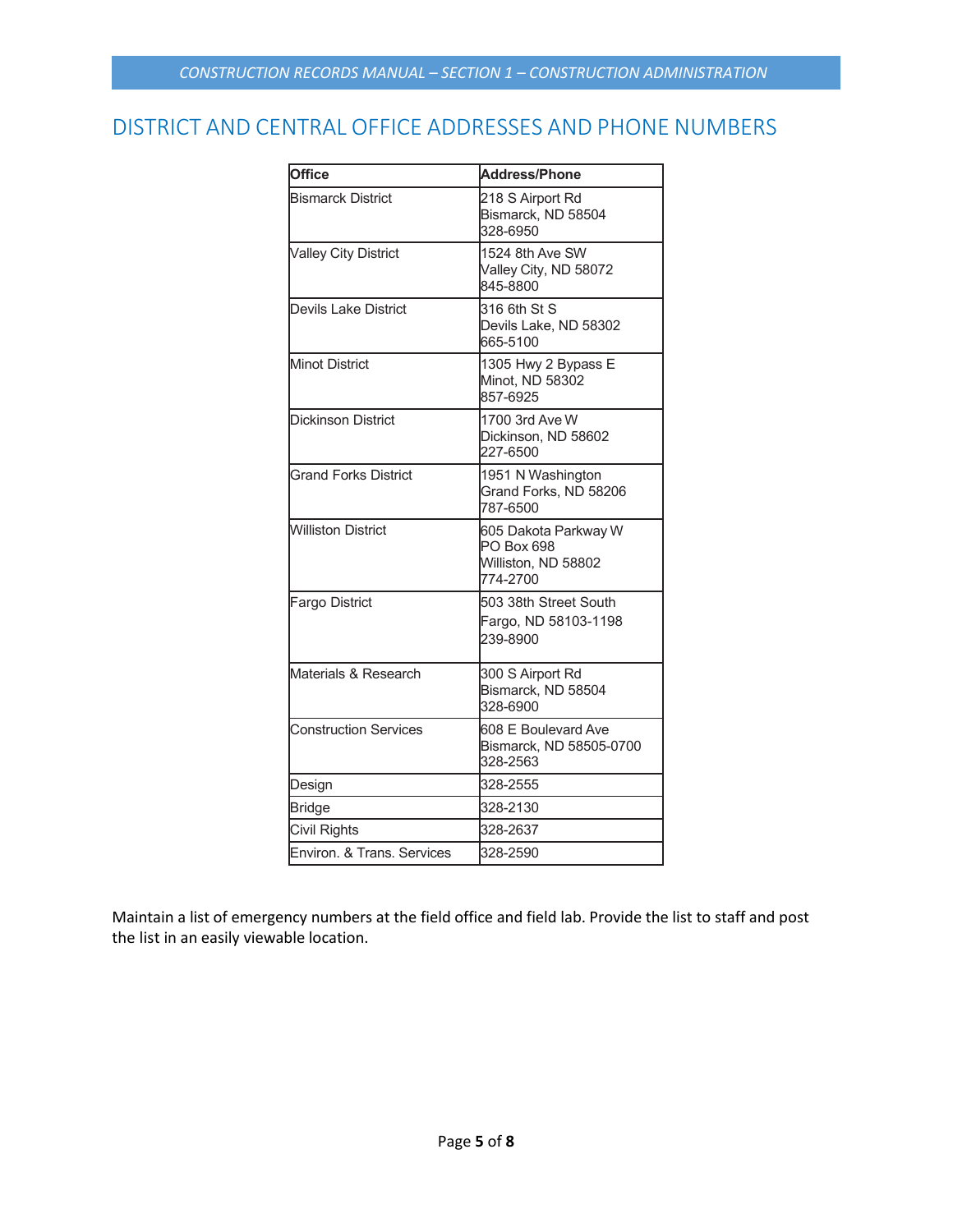## <span id="page-5-0"></span>CONSTRUCTION PROJECT FILING SYSTEM

Project records are maintained electronically in CARS & Filenet. (CARS places records into Filenet behind the scenes for storage.) There may be exceptions necessary if internet access isn't available, but the vast majority of project records are now maintained in CARS/Filenet. See Section 2 of this manual for more information.

Items that have been prepared and stored in CARS are not required to be stored (or submitted to Construction Services Division) in a physical (paper) file.

Timely entry of documents is essential in keeping records.

As of May 1, 2019, the CARS Materials Dropbox should be used to enter materials test reports into CARS. These documents can be viewed either by using the CARS Materials Dropbox – Document Viewer or by searching for the documents in Filenet. Other miscellaneous materials documents can also be entered into CARS/Filenet.

Payroll and Labor Compliance Documents:

All payrolls, labor interviews and apprentice documentation are now prepared and stored in LCPtracker. Paper payrolls are no longer maintained. Commencing in July of 2018, all labor interviews will be done on LCPtracker. See NDDOT Civil Rights LCPtracker Administrative Manual for more information.

## <span id="page-5-1"></span>EEO, DBE, LABOR COMPLIANCE & PAYROLLS

Refer to the NDDOT Civil Rights website for manuals related to these topics.

## <span id="page-5-2"></span>FIELD OFFICE INTERNET ACCESS & TELEPHONE SERVICE

Installation of internet and phone service in the field office is accomplished by submitting a notification of need to ITD-Radio. This notification must be submitted a minimum of six weeks ahead of time and must be submitted on SFN 14272, Request for Computer Software/Equipment & Computer System Changes. An estimated time frame for the project should be included on the request including time the field office would be closed for winter suspension.

ITD-Radio will determine the best and most economical method for internet and phone services for the field office and take care of installation and proper billing to the project.

## <span id="page-5-3"></span>SUBCONTRACTING

### <span id="page-5-4"></span>Requests to Sublet, SFN 5682

In accordance with Section 108 of the Standard Specifications, a contractor shall not sublet any portion of a contract without the consent of the Engineer. A sublet is not required for firms listed in the 4th paragraph of Section 108.01 or for any off-site commercial production of materials and manufactured component products or their transportation to the project.

A sublet is not required for rental companies providing hourly services such as pump trucks, drill trucks, and cranes provided that their time worked on the project does not amount to more than 20% of their work week.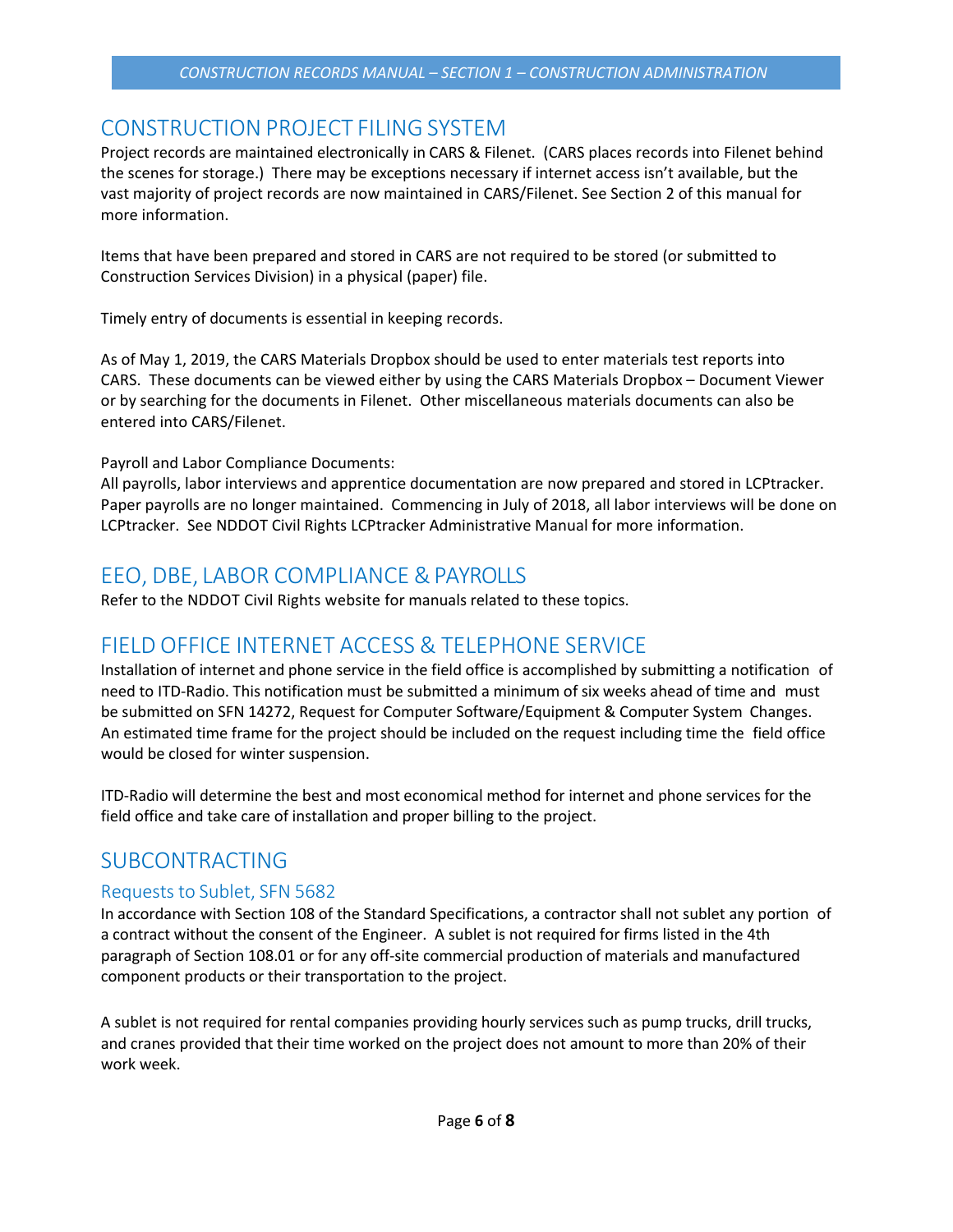Before a subcontractor starts work on NDDOT projects, the request to sublet (SFN 5682) shall be approved by the Project Engineer. Requests to sublet on non-DOT projects (i.e. County and City projects) are approved by the Project Engineer. The following steps outline the procedures for subcontract approvals.

- 1. Notify all contractors at the pre-job conference that the Request to Sublet forms, SFN 5682, are submitted to the district engineer/project engineer and that these forms must be approved before a subcontractor starts work on the project.
	- a. If a subcontractor has a lower-tier subcontractor perform part of their work, the subcontractor and lower-tier subcontractor must fill out a Request to Sublet form between the two parties. The subtractor submits the completed form to the prime contractor, who then submits it to the Engineer. This is done to verify the prime contractor is aware of the lower-tier subcontractor performing work on the project.
- 2. Subcontractors who are not currently pre-qualified, certified as a Disadvantaged Business Enterprise (DBE), or registered with the DOT for the type of work being subcontracted must submit SFN 52243 Subcontractor Registration. The subcontractor must list their work experience and equipment on the registration form. A list of current pre-qualified contractors and registered subcontractors is available from the Construction Services Division and on the NDDOT website under Contractor Information link. DBEs are listed at the Civil Rights Certification and Compliance System.
- 3. The Project Engineer shall review the Request to Sublet for the following items:
	- a. The maximum percentage that can be sublet shall be 70 percent. The calculations of the percentage subcontracted must include the cost of materials and manufactured products, if included in the subcontract. Specialty items may be performed by subcontract. The dollar amount of the specialty work items should be deducted from the total original contract costs prior to computing the amount of the work required to be performed by the prime contractor. Specialty items should be specified as such in the proposal.
	- b. When Condition of Award items (i.e. items committed to be done by a Disadvantaged Business Enterprise firm or other small business at the time of award) are sublet, the Project Engineer should ensure that the total amount on the Request to Sublet form is equal to or greater than the amount in the Condition of Award and the conditions of award items are sublet to the proper subcontractor. Condition of Award items are listed on the DBE Participation Review form and on Form C, 'Notification of Intent to Use DBE' which are provided to the districts by the Civil Rights Office.
	- c. When added work is subcontracted, the percentage shall be reflected as a zero entry and noted as 'Added Work' on the Request to Sublet form. A Request to Sublet will not be required for added work on a project performed by a previously approved subcontractor on the project.
	- d. The Contractor shall ensure that the Subcontractor has received, when applicable, the following specified provisions.
		- i. Labor Rates from U.S. Department of Labor
		- ii. Required Contract Provisions Federal Aid Construction Contracts (FHWA-1273) and any addendums attached
		- iii. Appendix A &E of the Title VI Assurances
		- iv. Other federal aid provisions such as Buy America clauses. No subcontracts, or transfer of contract, shall relieve the contractor of liability under the contract bonds
		- v. EEO Affirmative Action Requirements